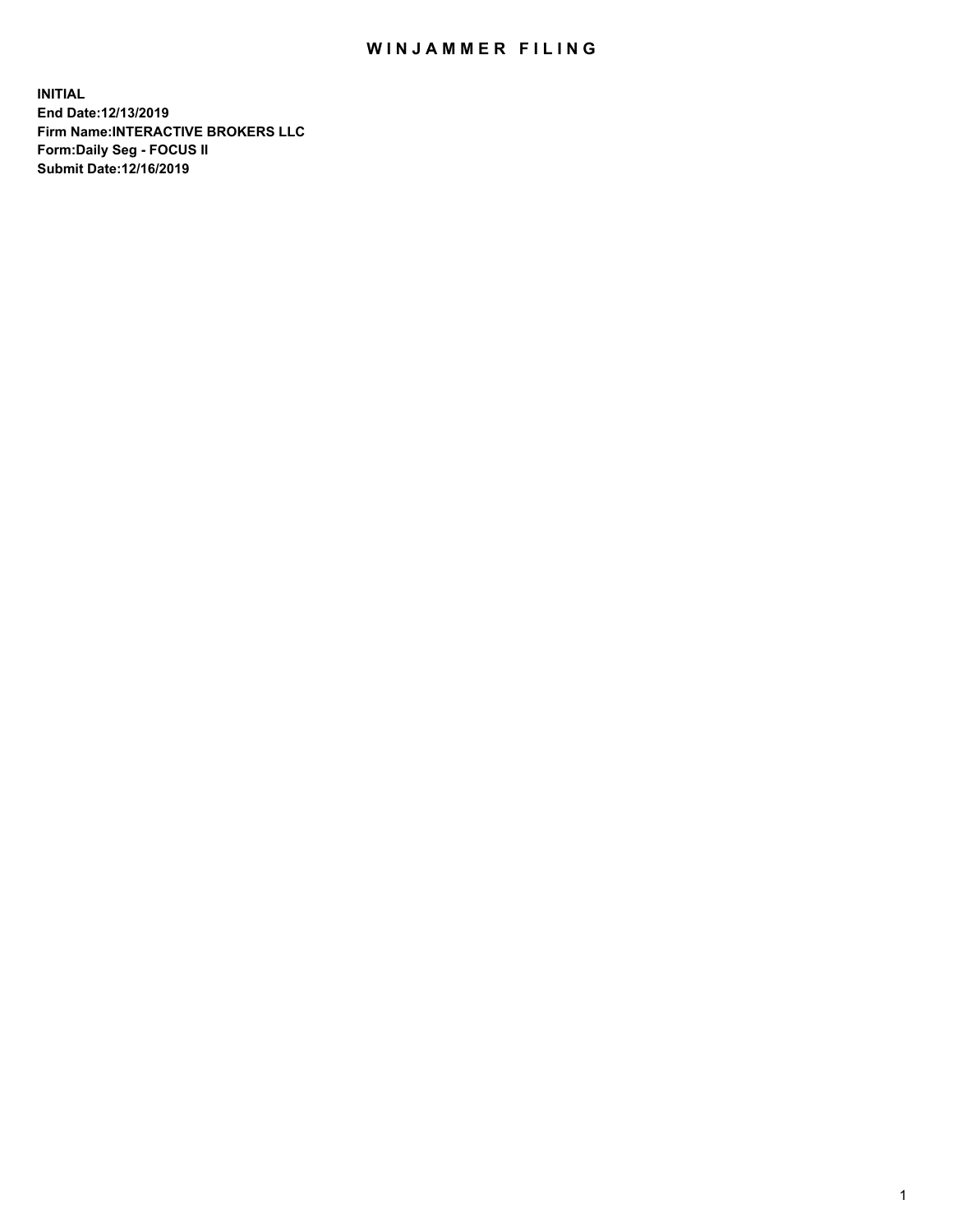**INITIAL End Date:12/13/2019 Firm Name:INTERACTIVE BROKERS LLC Form:Daily Seg - FOCUS II Submit Date:12/16/2019 Daily Segregation - Cover Page**

| Name of Company                                                                                                                                                                                                                                                                                                                | <b>INTERACTIVE BROKERS LLC</b>                                                                  |
|--------------------------------------------------------------------------------------------------------------------------------------------------------------------------------------------------------------------------------------------------------------------------------------------------------------------------------|-------------------------------------------------------------------------------------------------|
| <b>Contact Name</b>                                                                                                                                                                                                                                                                                                            | James Menicucci                                                                                 |
| <b>Contact Phone Number</b>                                                                                                                                                                                                                                                                                                    | 203-618-8085                                                                                    |
| <b>Contact Email Address</b>                                                                                                                                                                                                                                                                                                   | jmenicucci@interactivebrokers.c<br>om                                                           |
| FCM's Customer Segregated Funds Residual Interest Target (choose one):<br>a. Minimum dollar amount: ; or<br>b. Minimum percentage of customer segregated funds required:% ; or<br>c. Dollar amount range between: and; or<br>d. Percentage range of customer segregated funds required between:% and%.                         | $\overline{\mathbf{0}}$<br>$\overline{\mathbf{0}}$<br>155,000,000 245,000,000<br>0 <sub>0</sub> |
| FCM's Customer Secured Amount Funds Residual Interest Target (choose one):<br>a. Minimum dollar amount: ; or<br>b. Minimum percentage of customer secured funds required:%; or<br>c. Dollar amount range between: and; or<br>d. Percentage range of customer secured funds required between:% and%.                            | $\overline{\mathbf{0}}$<br>$\overline{\mathbf{0}}$<br>80,000,000 120,000,000<br>0 <sub>0</sub>  |
| FCM's Cleared Swaps Customer Collateral Residual Interest Target (choose one):<br>a. Minimum dollar amount: ; or<br>b. Minimum percentage of cleared swaps customer collateral required:% ; or<br>c. Dollar amount range between: and; or<br>d. Percentage range of cleared swaps customer collateral required between:% and%. | $\overline{\mathbf{0}}$<br>$\underline{\mathbf{0}}$<br>0 <sub>0</sub><br>0 <sub>0</sub>         |

Attach supporting documents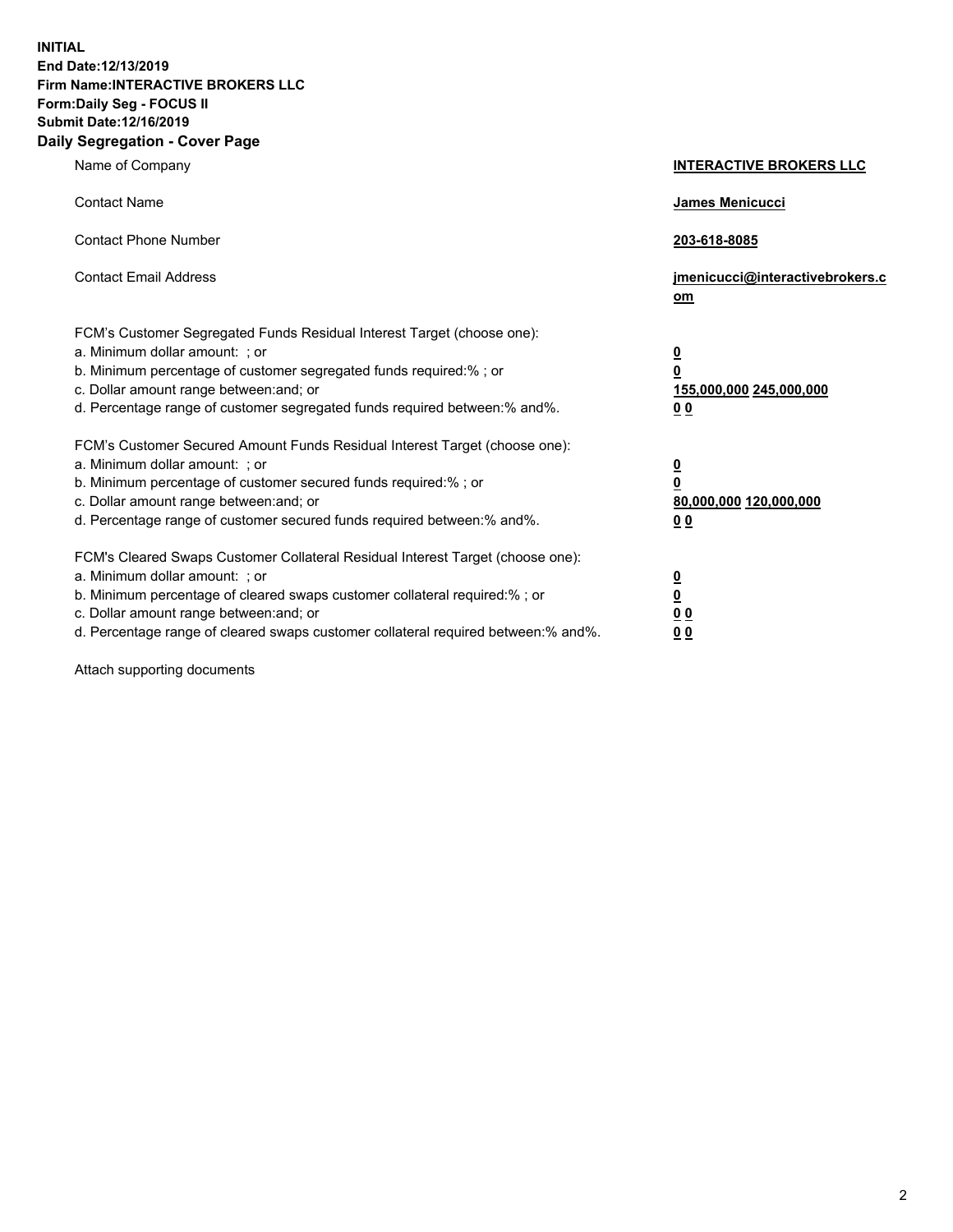## **INITIAL End Date:12/13/2019 Firm Name:INTERACTIVE BROKERS LLC Form:Daily Seg - FOCUS II Submit Date:12/16/2019 Daily Segregation - Secured Amounts**

|     | Daily Segregation - Secured Amounts                                                         |                                    |
|-----|---------------------------------------------------------------------------------------------|------------------------------------|
|     | Foreign Futures and Foreign Options Secured Amounts                                         |                                    |
|     | Amount required to be set aside pursuant to law, rule or regulation of a foreign            | $0$ [7305]                         |
|     | government or a rule of a self-regulatory organization authorized thereunder                |                                    |
| 1.  | Net ledger balance - Foreign Futures and Foreign Option Trading - All Customers             |                                    |
|     | A. Cash                                                                                     | 506,847,147 [7315]                 |
|     | B. Securities (at market)                                                                   | $0$ [7317]                         |
| 2.  | Net unrealized profit (loss) in open futures contracts traded on a foreign board of trade   | 5,612,808 [7325]                   |
| 3.  | Exchange traded options                                                                     |                                    |
|     | a. Market value of open option contracts purchased on a foreign board of trade              | 246,304 [7335]                     |
|     | b. Market value of open contracts granted (sold) on a foreign board of trade                | -284,454 [7337]                    |
| 4.  | Net equity (deficit) (add lines 1.2. and 3.)                                                | 512,421,805 [7345]                 |
| 5.  | Account liquidating to a deficit and account with a debit balances - gross amount           | 3,065 [7351]                       |
|     | Less: amount offset by customer owned securities                                            | 0 [7352] 3,065 [7354]              |
| 6.  | Amount required to be set aside as the secured amount - Net Liquidating Equity              | 512,424,870 [7355]                 |
|     | Method (add lines 4 and 5)                                                                  |                                    |
| 7.  | Greater of amount required to be set aside pursuant to foreign jurisdiction (above) or line | 512,424,870 [7360]                 |
|     | 6.                                                                                          |                                    |
|     | FUNDS DEPOSITED IN SEPARATE REGULATION 30.7 ACCOUNTS                                        |                                    |
| 1.  | Cash in banks                                                                               |                                    |
|     | A. Banks located in the United States                                                       | 41,261,538 [7500]                  |
|     | B. Other banks qualified under Regulation 30.7                                              | 0 [7520] 41,261,538 [7530]         |
| 2.  | Securities                                                                                  |                                    |
|     | A. In safekeeping with banks located in the United States                                   | 493,453,812 [7540]                 |
|     | B. In safekeeping with other banks qualified under Regulation 30.7                          | 0 [7560] 493,453,812 [7570]        |
| 3.  | Equities with registered futures commission merchants                                       |                                    |
|     | A. Cash                                                                                     | $0$ [7580]                         |
|     | <b>B.</b> Securities                                                                        | $0$ [7590]                         |
|     | C. Unrealized gain (loss) on open futures contracts                                         | $0$ [7600]                         |
|     | D. Value of long option contracts                                                           | $0$ [7610]                         |
|     | E. Value of short option contracts                                                          | 0 [7615] 0 [7620]                  |
| 4.  | Amounts held by clearing organizations of foreign boards of trade                           |                                    |
|     | A. Cash                                                                                     | $0$ [7640]                         |
|     | <b>B.</b> Securities                                                                        | $0$ [7650]                         |
|     | C. Amount due to (from) clearing organization - daily variation                             | $0$ [7660]                         |
|     | D. Value of long option contracts                                                           | $0$ [7670]                         |
|     | E. Value of short option contracts                                                          | 0 [7675] 0 [7680]                  |
| 5.  | Amounts held by members of foreign boards of trade                                          |                                    |
|     | A. Cash                                                                                     | 99,292,490 [7700]                  |
|     | <b>B.</b> Securities                                                                        | $0$ [7710]                         |
|     | C. Unrealized gain (loss) on open futures contracts                                         | 1,475,484 [7720]                   |
|     | D. Value of long option contracts                                                           | 246,304 [7730]                     |
|     | E. Value of short option contracts                                                          | -284,454 [7735] 100,729,824 [7740] |
| 6.  | Amounts with other depositories designated by a foreign board of trade                      | 0 [7760]                           |
| 7.  | Segregated funds on hand                                                                    | $0$ [7765]                         |
| 8.  | Total funds in separate section 30.7 accounts                                               | 635,445,174 [7770]                 |
| 9.  | Excess (deficiency) Set Aside for Secured Amount (subtract line 7 Secured Statement         | 123,020,304 [7380]                 |
|     | Page 1 from Line 8)                                                                         |                                    |
| 10. | Management Target Amount for Excess funds in separate section 30.7 accounts                 | 80,000,000 [7780]                  |
| 11. | Excess (deficiency) funds in separate 30.7 accounts over (under) Management Target          | 43,020,304 [7785]                  |
|     |                                                                                             |                                    |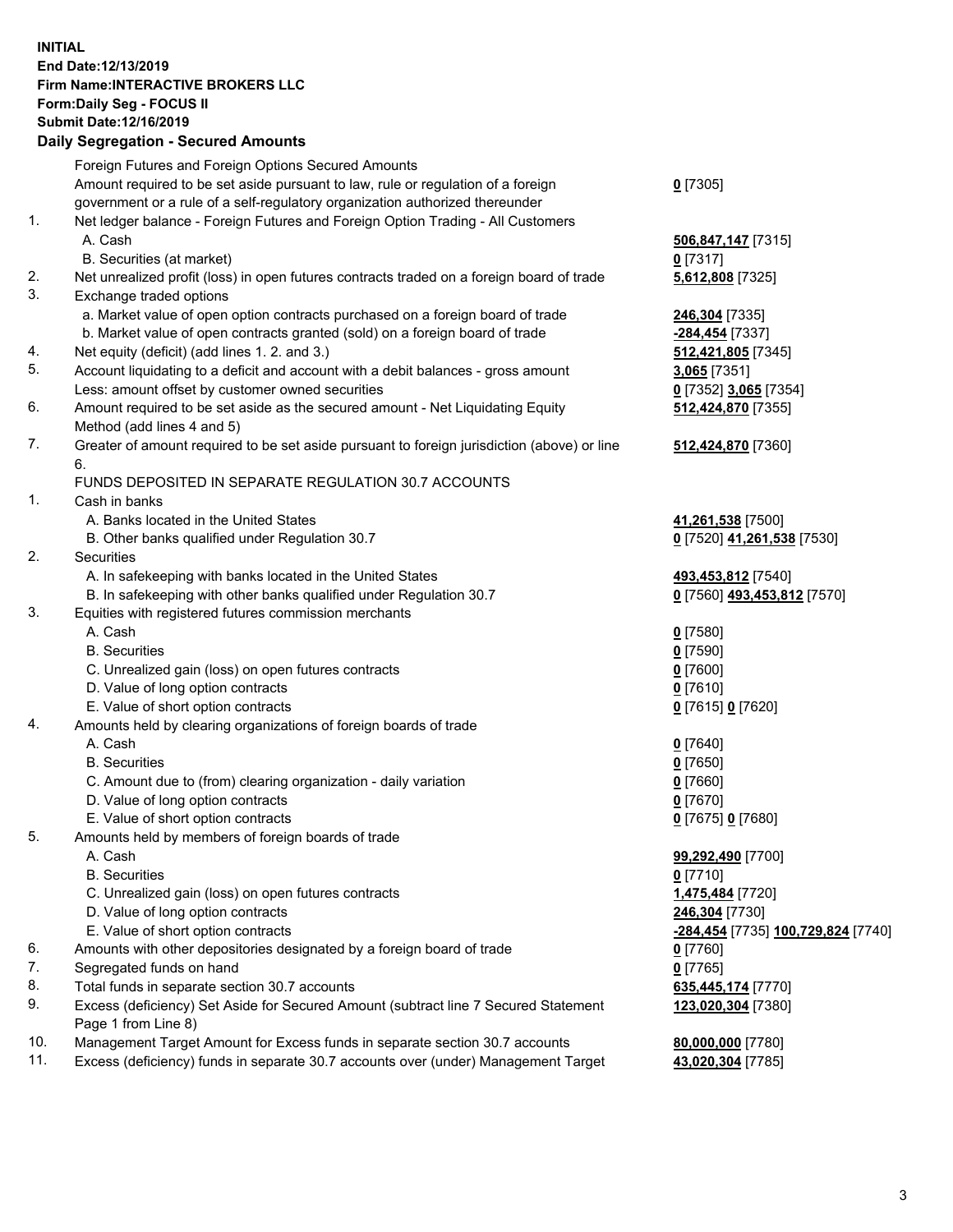**INITIAL End Date:12/13/2019 Firm Name:INTERACTIVE BROKERS LLC Form:Daily Seg - FOCUS II Submit Date:12/16/2019 Daily Segregation - Segregation Statement** SEGREGATION REQUIREMENTS(Section 4d(2) of the CEAct) 1. Net ledger balance A. Cash **4,146,032,276** [7010] B. Securities (at market) **0** [7020] 2. Net unrealized profit (loss) in open futures contracts traded on a contract market **-57,357,158** [7030] 3. Exchange traded options A. Add market value of open option contracts purchased on a contract market **156,799,623** [7032] B. Deduct market value of open option contracts granted (sold) on a contract market **-200,494,499** [7033] 4. Net equity (deficit) (add lines 1, 2 and 3) **4,044,980,242** [7040] 5. Accounts liquidating to a deficit and accounts with debit balances - gross amount **955,453** [7045] Less: amount offset by customer securities **0** [7047] **955,453** [7050] 6. Amount required to be segregated (add lines 4 and 5) **4,045,935,695** [7060] FUNDS IN SEGREGATED ACCOUNTS 7. Deposited in segregated funds bank accounts A. Cash **986,652,001** [7070] B. Securities representing investments of customers' funds (at market) **1,962,800,960** [7080] C. Securities held for particular customers or option customers in lieu of cash (at market) **0** [7090] 8. Margins on deposit with derivatives clearing organizations of contract markets A. Cash **2,056,567** [7100] B. Securities representing investments of customers' funds (at market) **1,338,739,066** [7110] C. Securities held for particular customers or option customers in lieu of cash (at market) **0** [7120] 9. Net settlement from (to) derivatives clearing organizations of contract markets **1,019,482** [7130] 10. Exchange traded options A. Value of open long option contracts **156,911,584** [7132] B. Value of open short option contracts **-200,642,481** [7133] 11. Net equities with other FCMs A. Net liquidating equity **0** [7140] B. Securities representing investments of customers' funds (at market) **0** [7160] C. Securities held for particular customers or option customers in lieu of cash (at market) **0** [7170] 12. Segregated funds on hand **0** [7150] 13. Total amount in segregation (add lines 7 through 12) **4,247,537,179** [7180] 14. Excess (deficiency) funds in segregation (subtract line 6 from line 13) **201,601,484** [7190] 15. Management Target Amount for Excess funds in segregation **155,000,000** [7194] 16. Excess (deficiency) funds in segregation over (under) Management Target Amount **46,601,484** [7198]

Excess